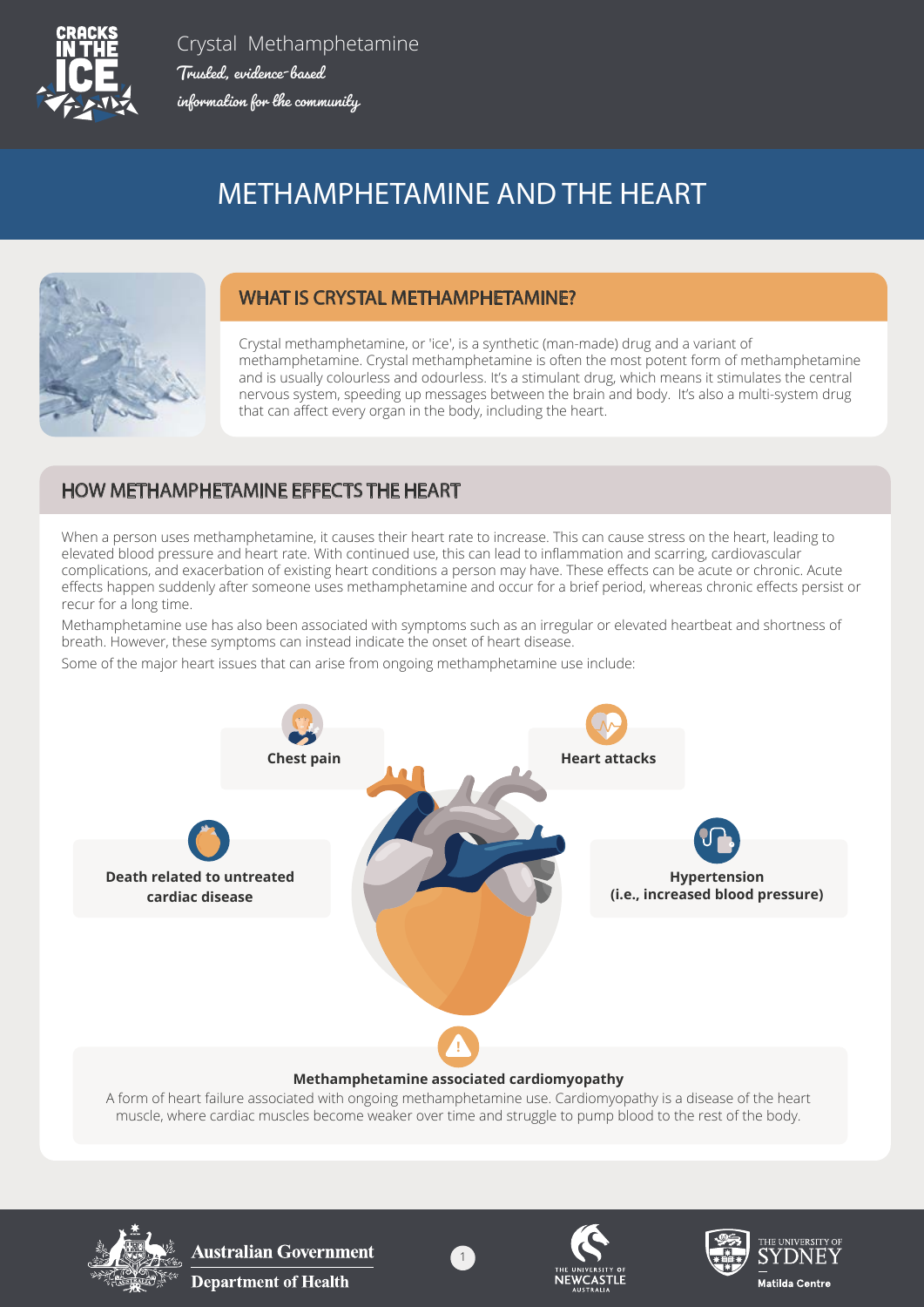

# THE RISK OF DEVELOPING THESE CONDITIONS CAN INCREASE DUE TO:



**Methamphetamine being produced in an unhygienic way, leading to possible contamination with bacteria and viruses**



**Methamphetamine being used with other drugs, such as alcohol, cocaine, or benzodiazepines. For more information on the effects of using methamphetamine with other drugs, visit: https://cracksintheice.org.au/using-ice-with-other-drugs**

# INFORMATION FOR PEOPLE WHO USE ICE



If you or someone you know has experienced any of the symptoms described above, visit your GP (local doctor) or local medical centre for medical advice.

A good place to start is by telling them about your symptoms and that you have been using methamphetamine. All health information you share, including information about your drug use, will be kept confidential unless sharing it will help protect the health or safety of you, someone else, or the public.

Stopping or reducing methamphetamine use is the best way to prevent methamphetamine associated heart conditions. To learn more about support services for methamphetamine use, please visit **When and where do I get help?**

# INFORMATION FOR HEALTH WORKERS

If a client reports any of the symptoms described above and you are not a registered medical practitioner, refer them to an appropriate medical practitioner for assessment. e.g. a cardiologist.

Stopping or reducing methamphetamine use is the best way to prevent methamphetamine associated heart conditions. To learn more about support services for methamphetamine use, please visit **[When and where](https://cracksintheice.org.au/when-and-where-do-i-get-help)  [do I get help?](https://cracksintheice.org.au/when-and-where-do-i-get-help)**





**Watch** our webinar about

[METHAMPHETAMINE AND CARDIAC DAMAGE: SKATING ON THIN ICE](https://cracksintheice.org.au/community-toolkit/webinars/cardiac-damage) 



**Australian Government Department of Health**